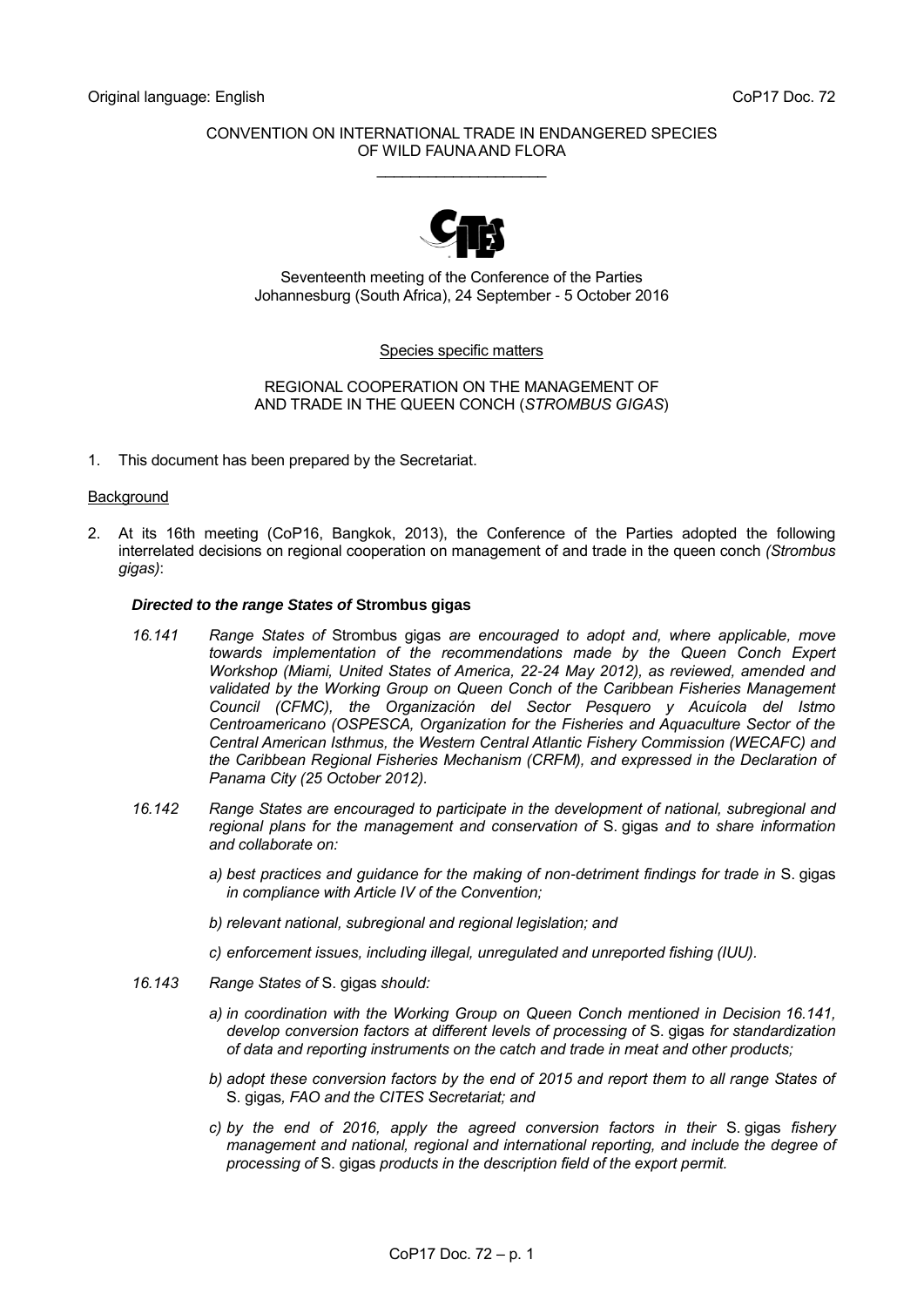- *16.144 Range States of* S. gigas *should collaborate in exploring ways to enhance the traceability of specimens in international trade, including, but not limited to, catch certificates, labelling systems and the application of genetic techniques.*
- *16.145 Range States of* S. gigas *should collaborate in developing and implementing joint research programmes at subregional level to support the making of non-detriment findings and public education programmes.*
- *16.146 Range States of* S. gigas *should provide information to the Secretariat to allow it to report at the 17th meeting of the Conference of the Parties in accordance with Decision 16.148.*

## *Directed to the Secretariat*

- *16.147 The Secretariat shall:*
	- *a) invite FAO and other relevant international and regional bodies to provide assistance to range States of* S. gigas *in order to enhance the capacity of their Scientific Authorities to make non-detriment findings, through the provision of training, technical support, the establishment and promotion of best practices and standards, and research support;*
	- *b) make existing examples of best practices, guidance and other relevant information for the making of non-detriment findings for trade in* S. gigas *available on the CITES website, and notify Parties accordingly;*
	- *c) communicate conversion factors and guidance for reporting on trade in* S. gigas *to the Parties, encouraging them to specify these conversion factors in their annual reports; and*
	- *d) collaborate with FAO to assist range States and Parties as necessary in applying conversions factors, and in improving harmonization of reporting to CITES and FAO.*
- *16.148 On the basis of information provided in accordance with Decision 16.146, and in consultation with the range States of* S. gigas*, the Working group on Queen Conch mentioned in Decision 16.141 and FAO, the Secretariat shall report on the progress in the implementation of these Decisions at the 17th meeting of the Conference of the Parties.*

## Implementation of CoP16 Decisions

- 3. Pursuant to Decision 16.147 a) and d), and in support of the implementation of Decisions 16.141, 16.142 and 16.143, the CITES Secretariat concluded in 2014 a UN Agency to UN Agency Contribution Agreement with the Food and Agriculture Organization (FAO) for a joint capacity building project on queen conch (*Strombus gigas*) in the Caribbean region. The objectives of the project included:
	- i) the development and testing of model non-detriment findings (NDF) for trade in the queen conch;
	- ii) the participatory development of a Regional Queen Conch Fisheries Management and Conservation Plan;
	- iii) the organization of discussions to reaching agreement at the regional level on conversion factors for queen conch at different processing grades of meat and its derivatives;
	- iv) the collection of information on catch statistics, stock information, national management plans and regulations that relate to queen conch fisheries, management, conservation and trade, and circulation of this information between queen conch range States;
	- v) the dissemination of the project outcomes through press messages and reports to CITES, FAO, SPAW and queen conch range States in order to increase capacity and awareness; and
	- vi) the provision of support to a national capacity building workshop on NDFs in Honduras.
- 4. The project further supported the organization of the second meeting of the joint CFMC/OSPESCA/WECAFC/CRFM Working Group on Queen Conch (QCWG), which took place from 18 to 20 November 2014 in Panama City. The meeting reviewed a draft Regional Queen Conch Management and Conservation Plan with 26 potential fisheries management measures, and determined which measures will contribute most to the sustainability of the stocks and livelihoods of those involved in queen conch fisheries in the region. The meeting reached expert agreement on the use of regional harmonized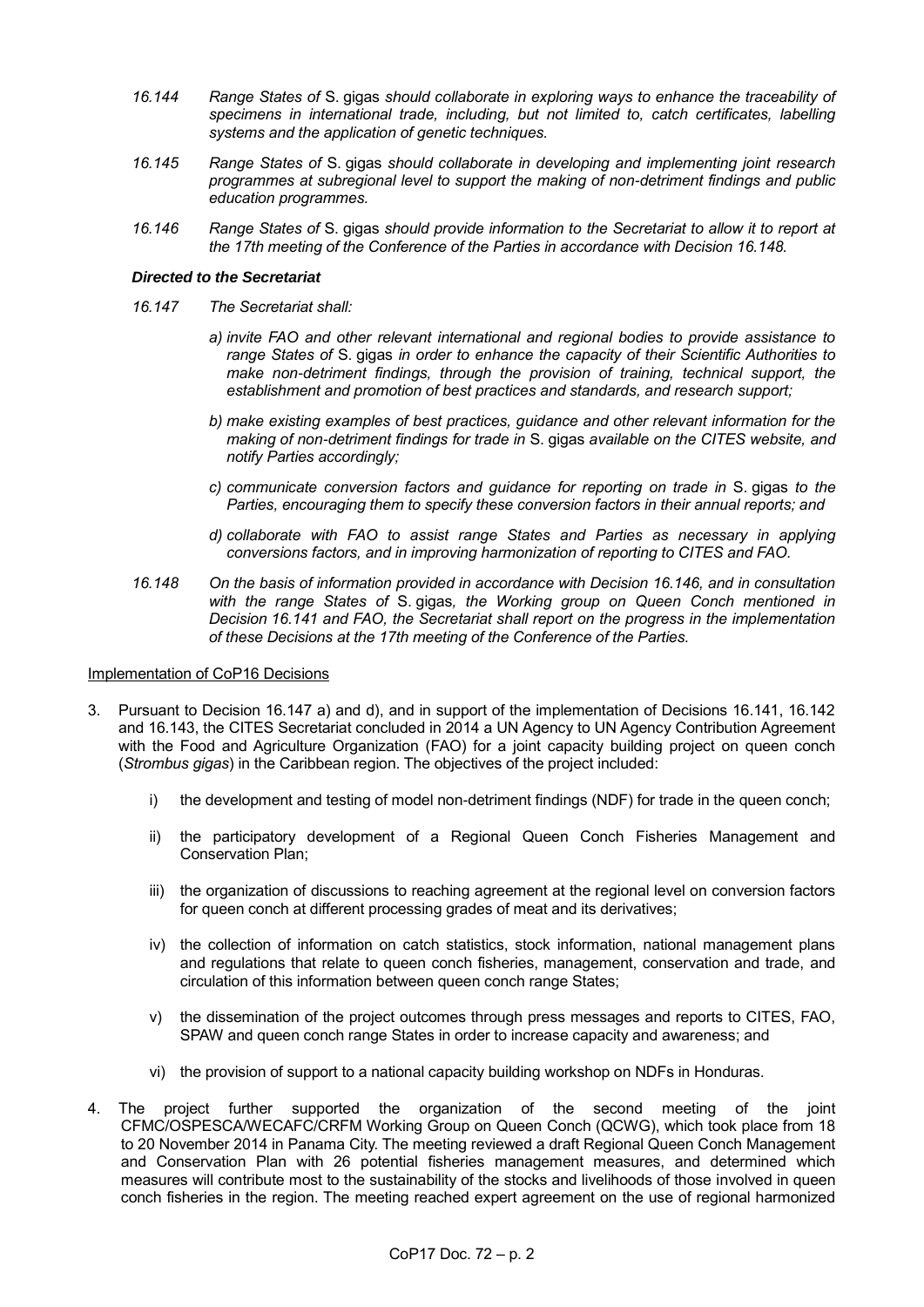conversion factors for the various degrees of processing of conch meat and on a format for non-detriment finding (NDFs) assessments. The meeting also updated the Terms of Reference of the Working Group and prepared a new workplan. The draft report of the meeting was made available as document [AC28 Inf.](https://cites.org/sites/default/files/eng/com/ac/28/Inf/E-AC28-Inf-30.pdf) 30 at the 28th meeting of the Animals Committee (AC28, Tel Aviv, 2015).

- 5. The results of the second QCWG meeting included: a NDF guideline format for trade in Caribbean queen conch (Annex 6 of the meeting report); regional conversion factors for processed queen conch to live weight (Annex 7); and draft recommendations on a regional plan for the management and conservation of queen conch in the WECAFC area (Annex 4). The latter will be considered by WECAFC at its 16th meeting (Guadeloupe, June 2016).
- 6. From 12 to 13 March 2015, Colombia organized the International Regional Cooperation Workshop for the Management and Trade of Queen Conch (*Strombus gigas*) on San Andrés Island, Colombia. This workshop refined and further advanced the outcomes of the second QCWG meeting.
- 7. At AC28, Colombia submitted document [AC28 Doc. 19](https://cites.org/sites/default/files/eng/com/ac/28/E-AC28-19.pdf) on Regional Cooperation on the Management of and Trade in Queen Conch (*Strombus Gigas*), consolidating information on the implementation of Decisions 16.141 to 16.145 from eight countries, as well as the results of the two international workshops mentioned in paragraph 4 to 6.
- 8. The status of implementation of the CoP16 Decisions directed to the range States of *Strombus gigas* is summarized below.

## Implementation of Decision 16.141

9. When developing the Regional Queen Conch Fisheries Management and Conservation Plan, relevant existing measures and recommendations, and the implementation (or lack of implementation) thereof, were analysed and taken into consideration. As such, the Regional Queen Conch Fisheries Management and Conservation Plan incorporated or superseded many of the earlier recommendations that are quoted in Decision 16.141. By adopting and implementing the new Regional Plan, the range States of *S. gigas* are accomplishing what Decision 16.141 encouraged them to do (see also paragraph 10).

## Implementation of Decision 16.142

- 10. OSPESCA and CRFM endorsed (in March and May 2016 respectively) the Regional Queen Conch Fisheries Management and Conservation Plan that was developed and finalized by the QCWG with the help of the above mentioned project and meetings, coupled to extensive consultations with fishers, experts and policymakers. It is expected that the Plan will also be endorsed by WECAFC at its 16th meeting (Guadeloupe, June 2016). The Secretariat will provide an oral update on the outcomes of that meeting. Among other matters, the Regional Plan contains provisions concerning the making of non-detriment findings for trade in *S. gigas*, legislation, illegal, unreported and unregulated (IUU) fishing and enforcement, as envisaged in paragraphs a) to c) of Decision 16.142.
- 11. Furthermore, Colombia notes in document [AC28 Doc. 19](https://cites.org/sites/default/files/eng/com/ac/28/E-AC28-19.pdf) that:

*According to the proposal in the Regional Queen Conch Fisheries Management and Conservation Plan (workshops in Panama and Colombia), range States should present and integrate sustainability criteria within their national, regional and subregional management and conservation plans in order to ensure both environmentally and economically favourable fishing, involving fishermen and other key actors in their development. In addition, consideration should be given to having licences for artisanal fishing with responsibilities, in accordance with the Regional Plan, including submitting catch reports.*

*Moreover, with regard to monitoring-related measures, steps should be taken to: increase the frequency of free-diving and adopt strict regulations for independent diving techniques; to use the VMS system for boats longer than 10 m; and to carry out organized patrols.*

- 12. The NDF guidance developed by FAO (see paragraph 5) was presented and discussed at the second QCWG meeting, and finalized early in 2015 (see Annex 6 of documen[t AC28 Inf. 30\)](https://cites.org/sites/default/files/eng/com/ac/28/Inf/E-AC28-Inf-30.pdf).
- 13. The NDF guidance was endorsed by OSPESCA and CRFM at their meetings in 2016, and is expected to be endorsed for all queen conch range States by WECAFC at its upcoming meeting. Once approved, the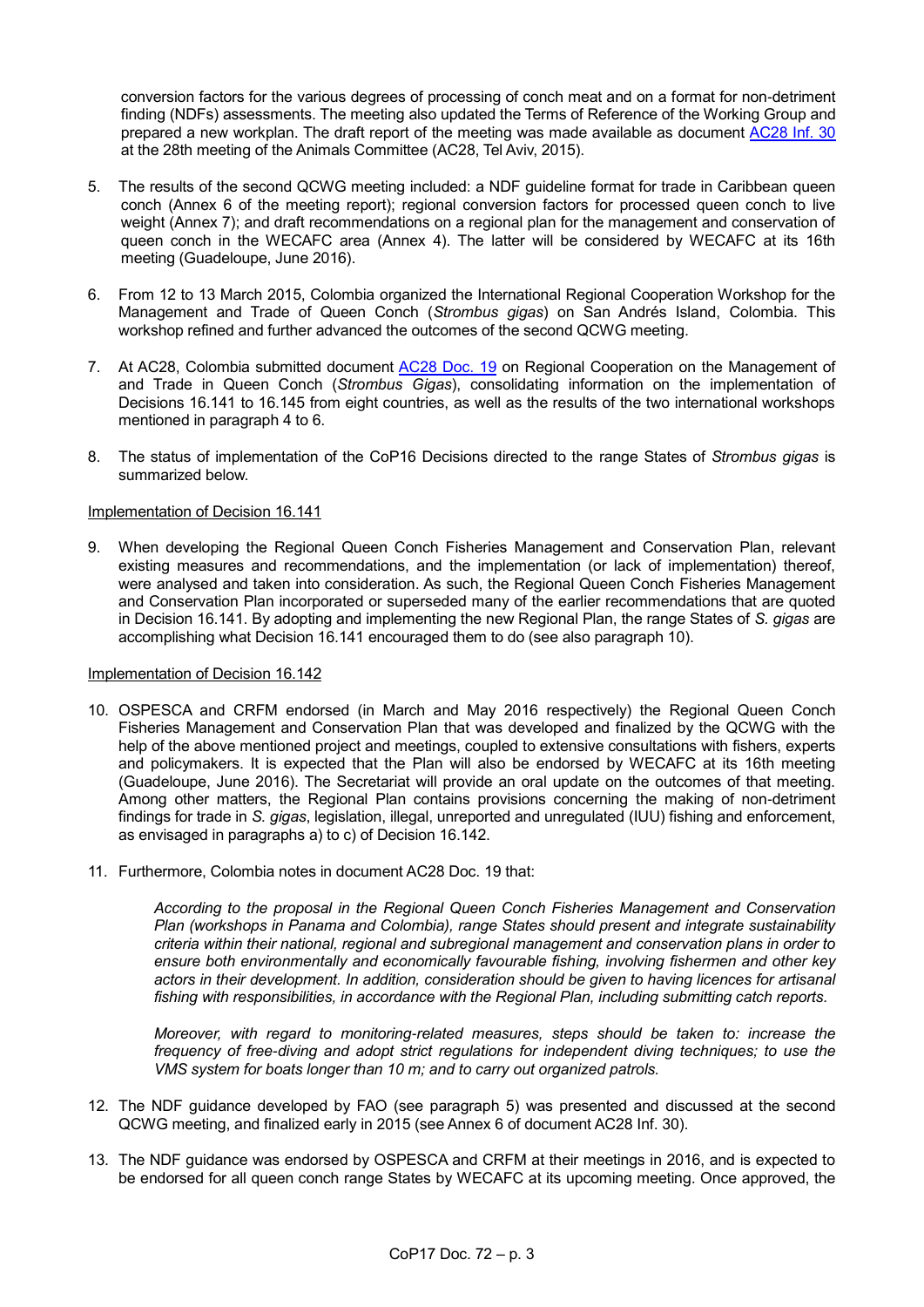Secretariat will make the NDF guidance and other relevant information available on the CITES website, as directed in Decision 16.147, paragraph b).

- 14. FAO organized a national workshop on industrial fisheries of queen conch in Honduras on 27-28 August 2015, which focused on capacity building for the making of NDFs, and on the implementation of relevant measures of the Regional Queen Conch Fisheries Management and Conservation Plan in Honduras.
- 15. At the request of some Parties, the CITES Secretariat, in its presentation for WECAFC's 16th meeting, will highlight, among other issues, IUU fishing of queen conch in the region, and Honduras' long-term scientific export quota for *S. gigas*.

## Implementation of Decision 16.143

16. Based on the meeting reports and project indicated above, the implementation of Decision 16.143 is summarized by Colombia in documen[t AC28 Doc. 19](https://cites.org/sites/default/files/eng/com/ac/28/E-AC28-19.pdf) as follows:

*The first meeting of the CFMC/OSPESCA/COPACO/CRFM Working Group on Queen Conch (Panama City, Panama, October 2012), the sixteenth meeting of the Conference of the Parties to the Convention (Bangkok, Thailand, March 2013) and the 15th session of the Western Central Atlantic Fishery Commission (Port of Spain, Trinidad and Tobago, March 2014) all highlighted the need for harmonized terminology and conversion factors for the Queen Conch (*Strombus gigas*). In particular, the session of the Western Central Atlantic Fishery Commission approved a recommendation, which stated that: "Members of Western Central Atlantic Fishery Commission work towards determining and adopting national conversion factors based on regionally agreed processing grades and terminologies before the end of 2015 and communicate the adoption formally to the FAO and CITES Secretariats."*

*The results of field studies reported in the FAO Fisheries and Aquaculture Circular No. 1042 regarding new field studies carried out in 2014, and the data available from different countries that have already been published, suggest regional conversion factors for different processing grades for the entire Western-Central Atlantic (FAO Fishing Area 31):* 

| <b>Processing grade</b> | <b>Conversion factor</b> |
|-------------------------|--------------------------|
| Dirty                   | 5.3                      |
| 50% clean               | 7.9                      |
| 100% clean              | 13.2                     |

# *[…]*

*According to the proposal in the Regional Queen Conch Fisheries Management and Conservation Plan (workshops in Panama and Colombia), it was concluded that the proposed regional factors are the minimum to standardize information on the regional production of the species. It is recognized that due to the spatial variability and the characteristics of the species, it is important that countries consider it a priority to have their own conversion factors. When determining conversion factors, it is important to consider other key factors for the management and the sustainability of the resource, such as the weight of the animal without the shell or the number of individuals. FAO has a protocol for expressing the so-called nominal weight in production, that is to say the weight of the entire shell, but a complementary protocol is also needed to specify how to determine the other two factors proposed. Colombia, Dominican Republic and Panama have expressed interest in working together on this protocol.* 

17. The report of the second meeting of the QCWG (see document [AC28 Inf. 30\)](https://cites.org/sites/default/files/eng/com/ac/28/Inf/E-AC28-Inf-30.pdf) provided further guidance on the matter of conversion factors as follows:

*Countries and territories that had already established their national conversion factor should continue to apply them in order to calculate the live weight and inform FAO of the conversion factor applied. However, countries and territories without national conversion factors should apply the regional*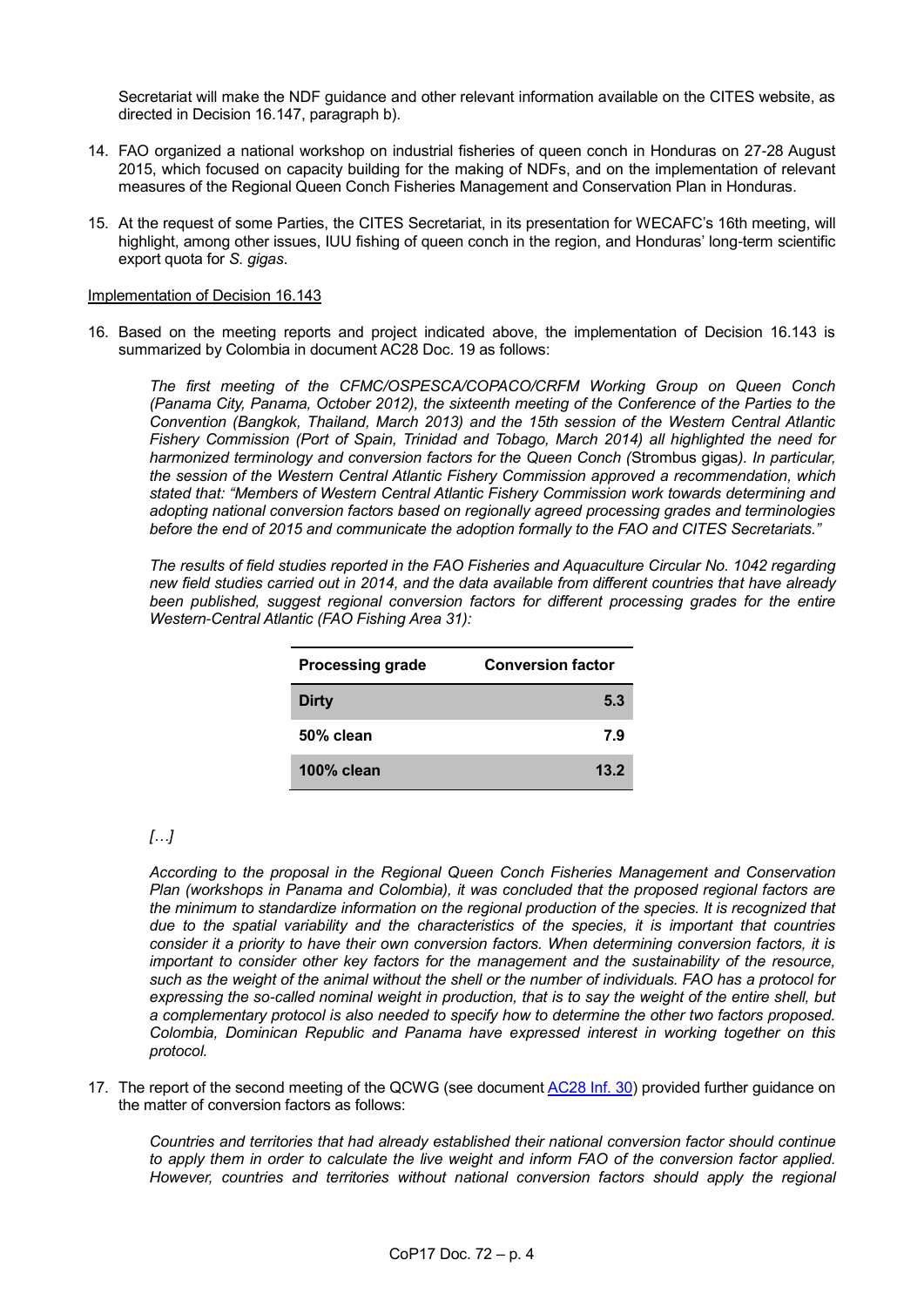*conversion factor relevant to the processing grade in which they collect the data in order to raise them to live weight.*

*With the purpose of finally having all catch data in live weight by applying the appropriate conversion factor for the relevant processing grade, countries and territories that have not yet submitted complete information are requested to report as soon as possible to FAO in which processing grade their past data had been submitted or provide the whole historical data series on queen conch harvest in live weight according to either the national or the regional conversion factors.* 

*Countries should continue to collect weight data by processing grades to update and improve the agreed regional conversion factors and for other possible additional conversion factors (e.g. 85 per cent clean), which are used in some countries.*

18. The regional conversion factors were endorsed by OSPESCA and CRFM in 2016, and are expected to be endorsed for all queen conch range states by WECAFC at its 16th meeting. The Secretariat will then communicate the agreed conversion factors and reporting guidance to the Parties, as instructed in Decision 16.147, paragraph c).

#### Implementation of Decision 16.144

- 19. The Regional Queen Conch Fisheries Management and Conservation Plan proposes to establish national queen conch product traceability schemes in line with catch certification standard requirements. Other proposed measures with implications for traceability include: (i) the licensing of all queen conch fishers, processors and exporters; (ii) the development and progressive implementation of a certification programme to promote legal conch consumption in the wider Caribbean; and (iii) the development and implementation of a digital catch and effort data entry and analysis system (see Table 7 in document [AC28](https://cites.org/sites/default/files/eng/com/ac/28/Inf/E-AC28-Inf-30.pdf)  [Inf. 30\)](https://cites.org/sites/default/files/eng/com/ac/28/Inf/E-AC28-Inf-30.pdf). These recommendations were endorsed at second QCWG meeting, and are reflected in the QCWG's work plan for 2015-2018 as follows: "*To begin a review of options for development of an auditable "chain of custody" procedure to track catches from their catch location to their eventual destination."*
- 20. Colombia further provided the following regional conclusions concerning traceability of queen conch in document [AC28 Doc. 19:](https://cites.org/sites/default/files/eng/com/ac/28/E-AC28-19.pdf)
	- All of the constituents of the value chain should be known to enable tracking of the entire product process;
	- Among the mechanisms to be implemented, ecological certification stamps should be highlighted, as they guarantee the sustainability of productions and consumption and would also be an incentive for fishermen to generate catch data; and
	- Pilot projects with local communities should be implemented.
- 21. A recent study, undertaken by TRAFFIC for the CITES Secretariat, reviews CITES traceability schemes that have been developed for trade in products and derivatives of certain Appendix-II listed species, including existing traceability systems for queen conch (see document [SC66 Inf. 11,](https://cites.org/sites/default/files/eng/com/sc/66/Inf/E-SC66-Inf-12.pdf) section 4.3 and table 7).
- 22. When developing traceability systems for queen conch, *S. gigas* range States could examine how this work may contribute to discussions on the need for a broader traceability framework within CITES, as proposed in document CoP17 Doc. 45, and share relevant experiences. The Secretariat reports on general progress and other activities related to traceability in this document, along with draft decisions that call upon the Parties, the Standing Committee and the Secretariat to consider the issue of traceability systems for trade in CITES-listed species.

## Implementation of Decision 16.145

23. Various research efforts involving multiple range States concerning conversion factors and NDF guidance are mentioned above. It should be noted that the QCWG itself assists in promoting and generating joint research, which is often cooperatively conducted by individual experts, research centres or universities. There is however no comprehensive overview of subregional research that range States may have collaborated on.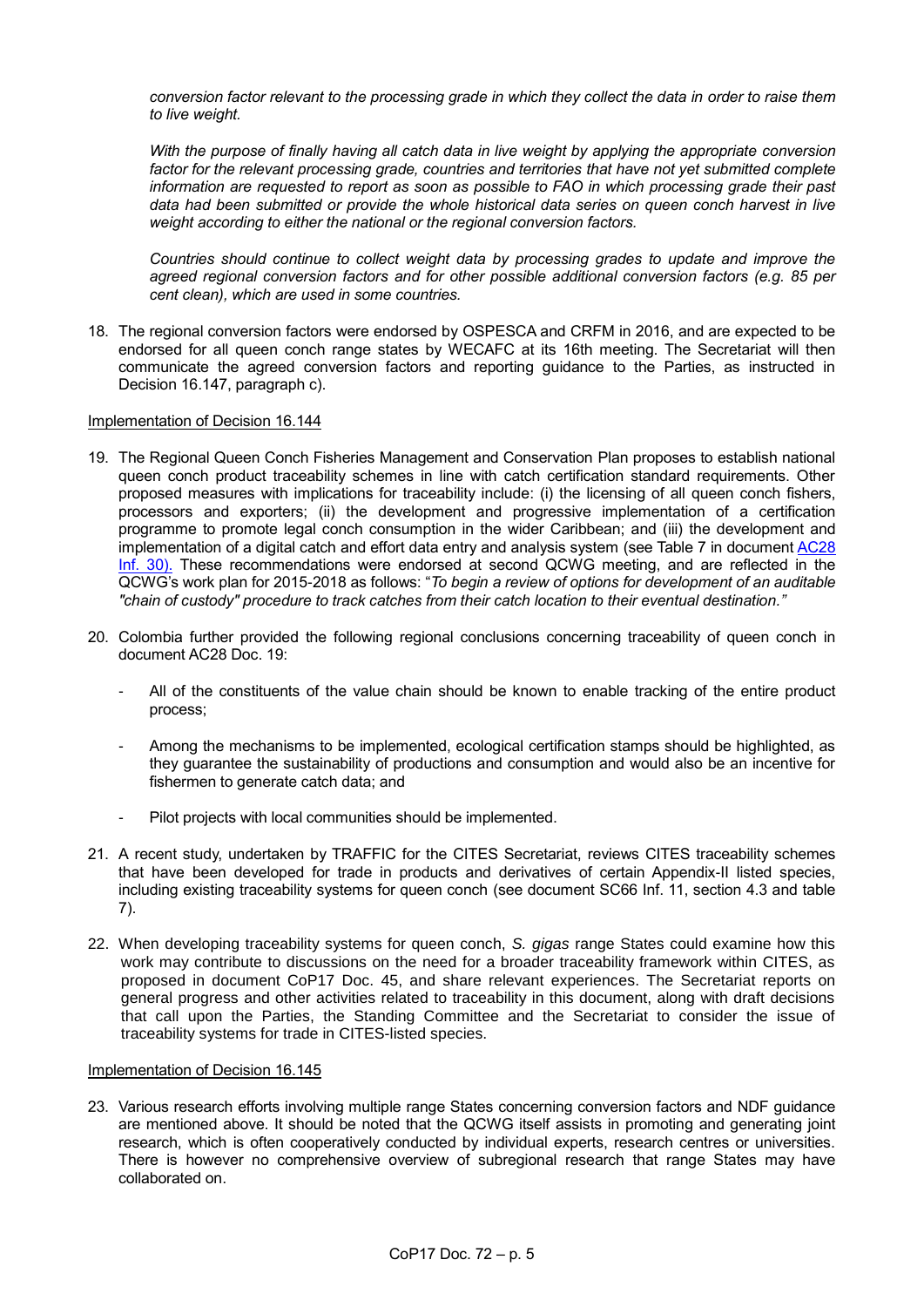- 24. Regarding public education, the Regional Plan recognizes that education and user outreach programmes concerning the conservation of and trade in queen conch should continue. It provides the following guidance:
	- *-* Education programmes should be implemented, focusing on communities, fishermen, consumers (local and foreign), traders, managers and other actors in the resource chain; and
	- Educational programmes on the sustainable catching, trade, control and consumption of the queen conch should be introduced.
- 25. A number of range States (e.g. Colombia, France and Mexico) have conducted awareness-raising activities concerning queen conch in recent years. The Secretariat has no information on their impact or success, or on the extent to which the recommendations concerning public education have been implemented elsewhere. The Secretariat will provide an oral update at the present meeting of the Conference of the Parties in case it becomes aware of new relevant facts.

#### Implementation of Decision 16.146

- 26. Colombia reached out to all the range States of *S. gigas* to seek information on their implementation of Decisions 16.141 to 16.145, and compiled their replies in document [AC28 Doc. 19.](https://cites.org/sites/default/files/eng/com/ac/28/E-AC28-19.pdf) This information, in combination with the outputs of the projects and workshops indicated above, provided the Secretariat with a good basis for the present progress report. The Secretariat further consulted with range States during the international workshops in Panama City and San Juan, and communicated regularly with FAO regarding the implementation of the Decisions, and for the production of this report.
- 27. After the deadline for the submission of documents, the Secretariat received further information on the implementation of Decisions 16.141 to 16.145 from Belize and the United States of America, for which it is very grateful. The documents will be made available for information at the present meeting of the Conference of the Parties.

## Implementation of Decision 16.147

- 28. As mentioned in paragraph 3, pursuant to decision 16.147, paragraphs a) and d), the CITES Secretariat collaborated with FAO in undertaking a joint capacity building and research project on queen conch in the Caribbean region in 2014-15 which addressed the matters raised in Decision 16.147. The Secretariat further actively participated in the international workshops indicated above.
- 29. Pursuant to decision 16.147, paragraph b), the Secretariat developed a queen conch webpage on the CITES website where examples of best practices, guidance and other relevant information for the making of non-detriment findings for trade can be found [\(https://cites.org/eng/prog/queen\\_conch\)](https://cites.org/eng/prog/queen_conch). As indicated above, the Secretariat will notify Parties pursuant to Decision 16.147, paragraph c), of regional conversion factors once these are agreed by WECAFC at its 16th meeting.

#### **Conclusions**

- 30. At AC28, the Animals Committee congratulated the range States of *S. gigas* for their activities, and took note of the report submitted by Colombia and the recommendations contained therein. These recommendations focus on the need for continuity in the work performed by the countries of the Caribbean region. The following areas of further collaboration and targeted action are of particular importance:
	- With regard to conversion factors, range States of *S. gigas* are invited to consider developing their own conversion factor because of the spatial variability and characteristics of the species;
	- The participatory work amongst range States in the region to establish practical, appropriate guidelines and directions for the making of non-detriment findings for trade in *S. gigas*, and collect and disseminate best practice examples, should continue;
	- Every *S. gigas* range State should develop national plans of action for the management and conservation of queen conch, in which sustainability criteria should be included to ensure environmentally and economically favourable fishing. In addition, participatory work should continue for the effective implementation of the regional plan;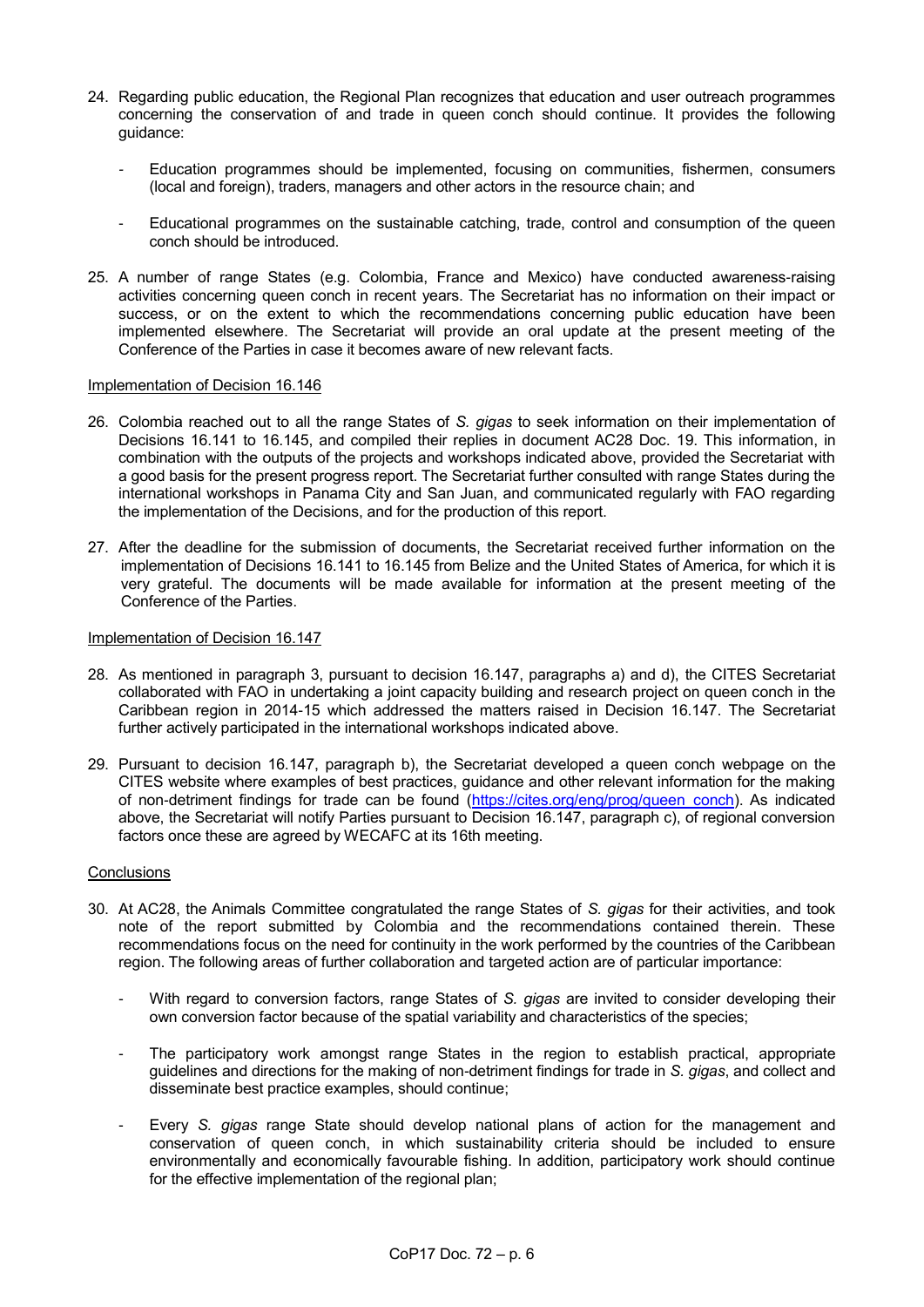- With regard to improving traceability, the various components of the value and trade chains should be identified, which would enable the tracking of specimens of *S. gigas* through the entire process. Ecological certification schemes to help guarantee sustainable production and consumption, as well as pilot projects with local communities, could be developed in this regard; and
- There remains a need for more comprehensive education and outreach programmes aimed at queen conch consumers, focusing on responsible catch, trade and consumption.
- 31. Based on the information outlined above and consultations with FAO, the Secretariat concludes that significant progress has been made regarding the implementation of Decisions 16.142 and 16.143 through the endorsement of regional NDF guidance, regional conversion factors and the Regional Queen Conch Fisheries Management and Conservation Plan. The next step will be the effective national and subregional implementation of these measures by the *S. gigas* range states. This will require capacity for the making of NDFs in different fisheries, promoting sustainable fisheries, enforcement at various levels, socio-economic incentives for complying with sound management and trade measures, and enhanced traceability. Work on the implementation of Decision 16.144 (traceability) is ongoing and needs to continue. The implementation of Decision 16.145 has progressed, and should continue.

#### Recommendations

- 32. The Secretariat considers that the recommendations referred to in Decision 16.141 were incorporated in, and overtaken by, more recent recommendations and outcomes (see paragraph 9), and therefore proposes its deletion.
- 33. The Secretariat considers that Decisions 16.142 and 16.143 have substantially been accomplished, and recommends that they be deleted. Decisions 16.146, 16.147 and 16.148 have been implemented, and are recommended for deletion.
- 34. The activities envisaged under Decisions 16.144 and 16.145 are ongoing. The Secretariat agrees with Colombia and others that it would be important that these activities, as well the areas of work indicated in paragraph 29, should continue, and that the Conference of the Parties should monitor progress. The Secretariat recommends language to this effect in the draft decisions in Annex 1 to this document. A cost estimate for the implementation of the proposed decisions is provided in Annex 2 to this document.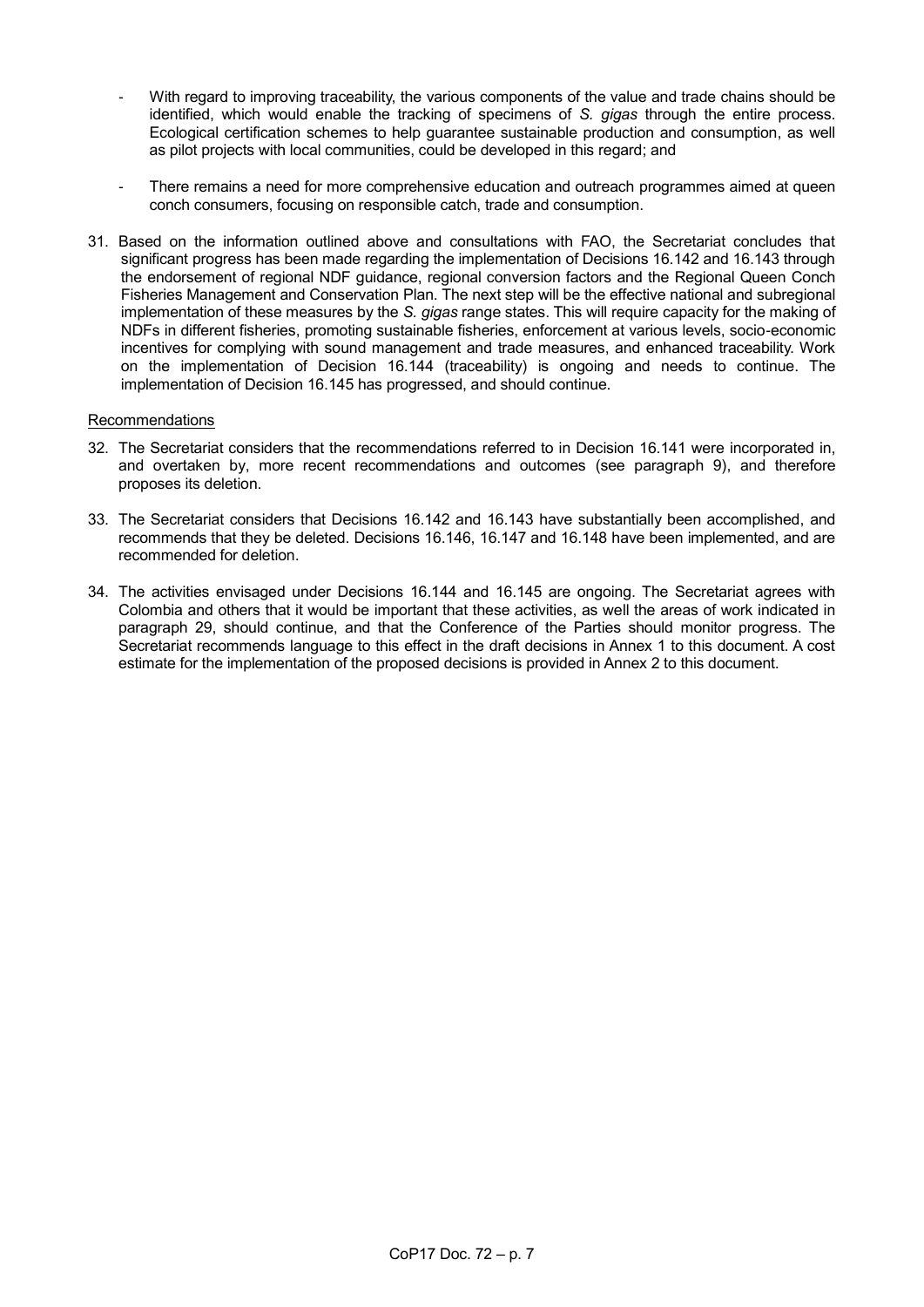#### DRAFT DECISIONS FOR CONSIDERATION BY THE CONFERENCE OF THE PARTIES

#### *Directed to the range States of* **Strombus gigas**

- 17.AA The range States of *Strombus gigas* shall:
	- a) following the endorsement of the Regional Queen Conch Fisheries Management and Conservation Plan by all range States, collaborate to implement the Regional Plan, and develop national Queen Conch Fisheries Management and Conservation Plans as appropriate;
	- b) organize national level consultations to discuss the Regional Queen Conch Fisheries Management and Conservation Plan, build awareness, increase buy-in of all stakeholders for implementing the measures, and contribute to future national, subregional and regional compliance;
	- c) continue to collect data on weight of *S. gigas* by processing grade in order to update and improve the agreed regional conversion factors, and develop additional national conversion factors, taking into account the spatial variability and characteristics of the species;
	- d) continue to collaborate in exploring ways to enhance the traceability of specimens of *S. gigas* in international trade, including, but not limited to, catch certificates, labelling systems and the application of genetic techniques, and consider sharing relevant experiences with the Secretariat, Parties and the Standing Committee, as appropriate, in the context of discussions on traceability systems for trade in CITES-listed species;
	- e) collaborate in developing and implementing joint research programmes at subregional or regional level to support the making of non-detriment findings, and promote relevant research and capacity building activities through regional fisheries management bodies;
	- f) promote and collaborate in developing and implementing public education and awareness programmes regarding the conservation and sustainable use of *S.gigas*; and
	- g) provide information to the Secretariat on the implementation of this decision to allow it to report at the 18th meeting of the Conference of the Parties in accordance with Decision 17.DD and, as appropriate, report to the Western Central Atlantic Fishery Commission on the implementation of the regional plan or national plans.

#### *Directed to the Standing Committee*

17.BB On the basis of reporting by the Secretariat in compliance with Decision 17.DD, the Standing Committee shall review enforcement and traceability issues concerning international trade in queen conch, and make recommendations as appropriate.

#### *Directed to the Animals Committee*

17.CC If requested by range States of *S. gigas*, the Animals Committee shall provide advice regarding the making of non-detriment findings for trade in *S. gigas*, research in support of sustainable queen conch fishery and trade, and other technical matters.

#### *Directed to the Secretariat*

- 17.DD The Secretariat shall, pending the availability of external funding,
	- a) continue to collaborate with FAO, the CFMC/OSPESCA/WECAFC/CRFM Working Group on Queen Conch, WECAFC and other relevant international and regional bodies to provide assistance to range States of *S. gigas* in order to enhance the capacity of their CITES Management and Scientific Authorities, fisheries authorities and other stakeholders to implement the Regional Queen Conch Fisheries Management and Conservation Plan and apply the NDF guidance;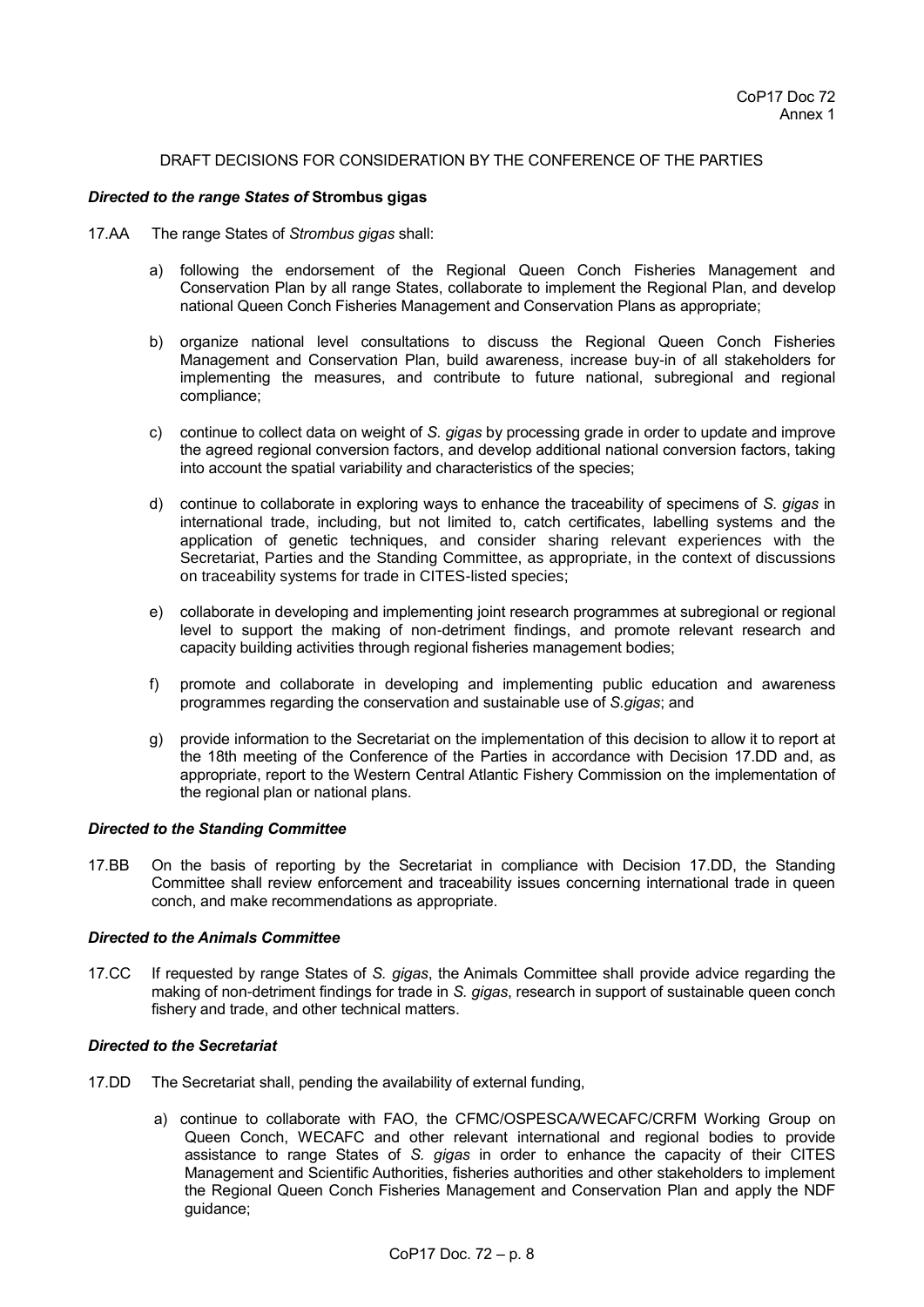- b) monitor the development of traceability systems for queen conch; provide assistance, as appropriate, to FAO, the CFMC/OSPESCA/WECAFC/CRFM Working Group on Queen Conch and others in reviewing options for the development of an auditable "chain of custody" procedure; and report relevant developments to the Standing Committee; and
- c) continue to provide assistance to range States of *S. gigas* on relevant enforcement issues, and report new developments in this regard to the Standing Committee, as appropriate.
- 17.DD On the basis of information provided in accordance with Decision 17.AA g), and in consultation with the range States of *S. gigas*, the Working Group on Queen Conch of the Caribbean Fisheries Management Council (CFMC), the Organización del Sector Pesquero y Acuícola del Istmo Centroamericano (OSPESCA, Organization for the Fisheries and Aquaculture Sector of the Central American Isthmus, the Western Central Atlantic Fishery Commission (WECAFC) and the Caribbean Regional Fisheries Mechanism (CRFM) and FAO, the Secretariat shall report on the progress in the implementation of these Decisions at the 18th meeting of the Conference of the Parties.